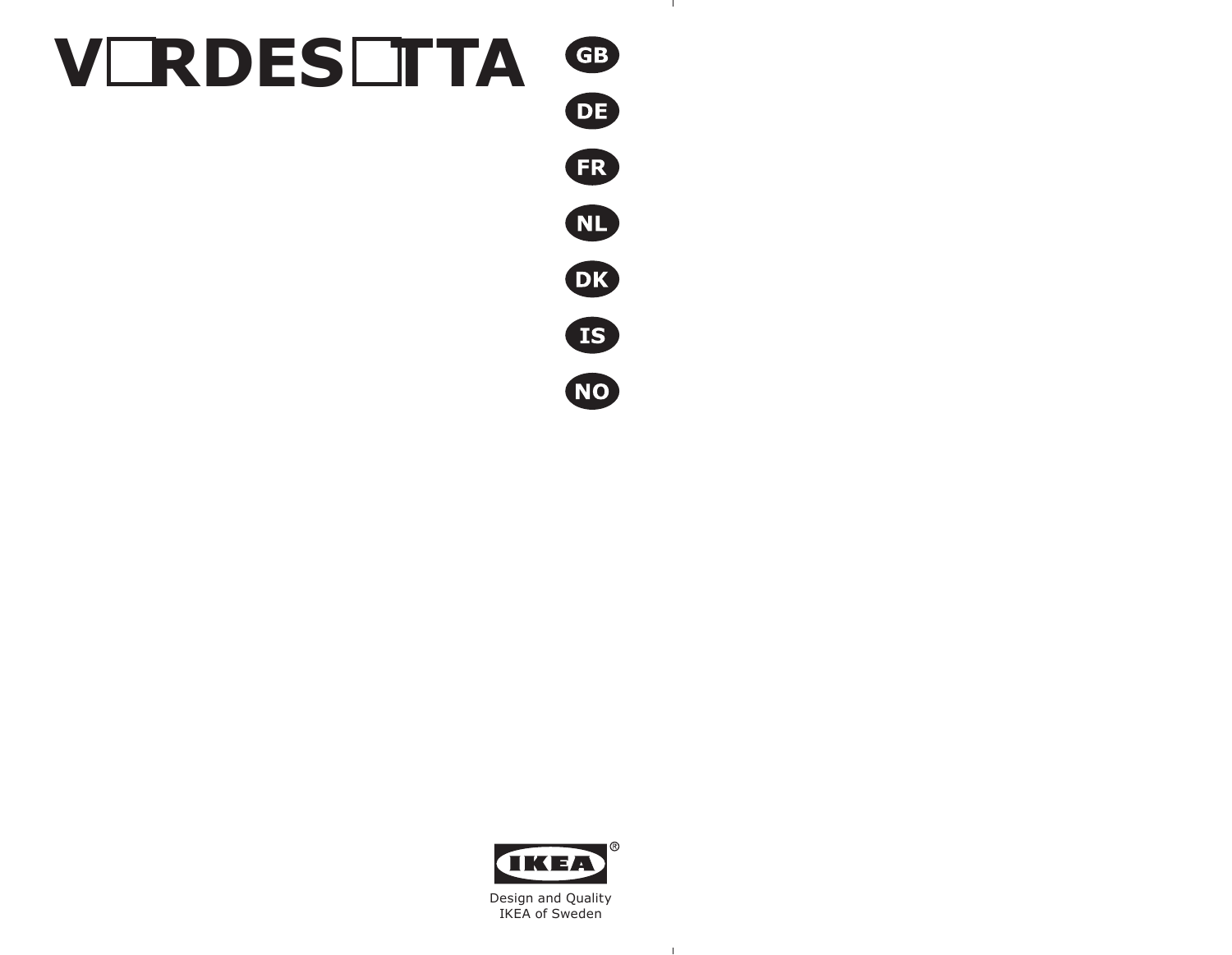

- 12

 $\sim 10^{-5}$ 



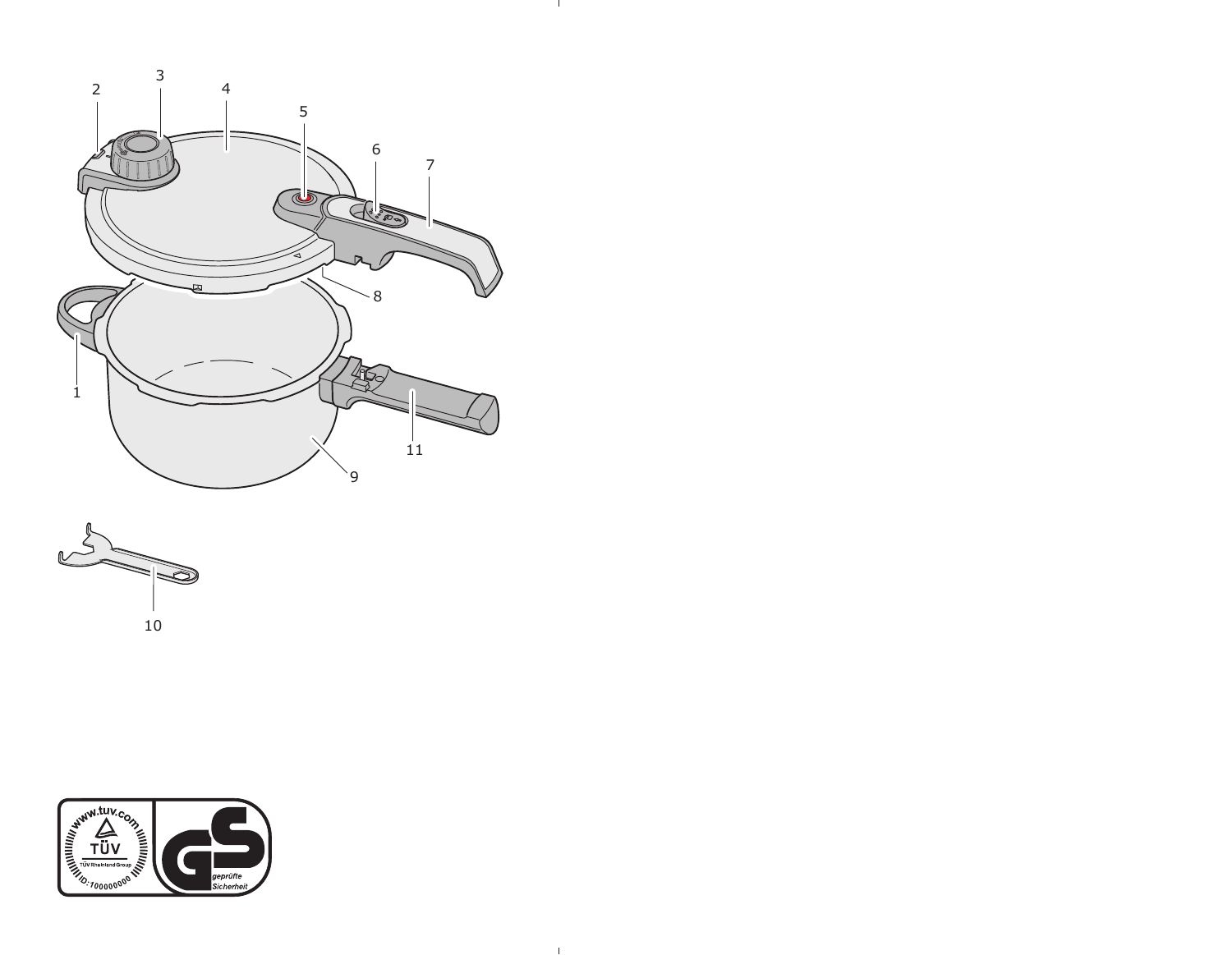| <b>ENGLISH</b>    | 4  |
|-------------------|----|
| <b>DEUTSCH</b>    | 15 |
| <b>FRANÇAIS</b>   | 26 |
| <b>NEDERLANDS</b> | 37 |
| <b>DANSK</b>      | 48 |
| Í <b>SLENSKA</b>  | 59 |
| <b>NORSK</b>      | 70 |
|                   |    |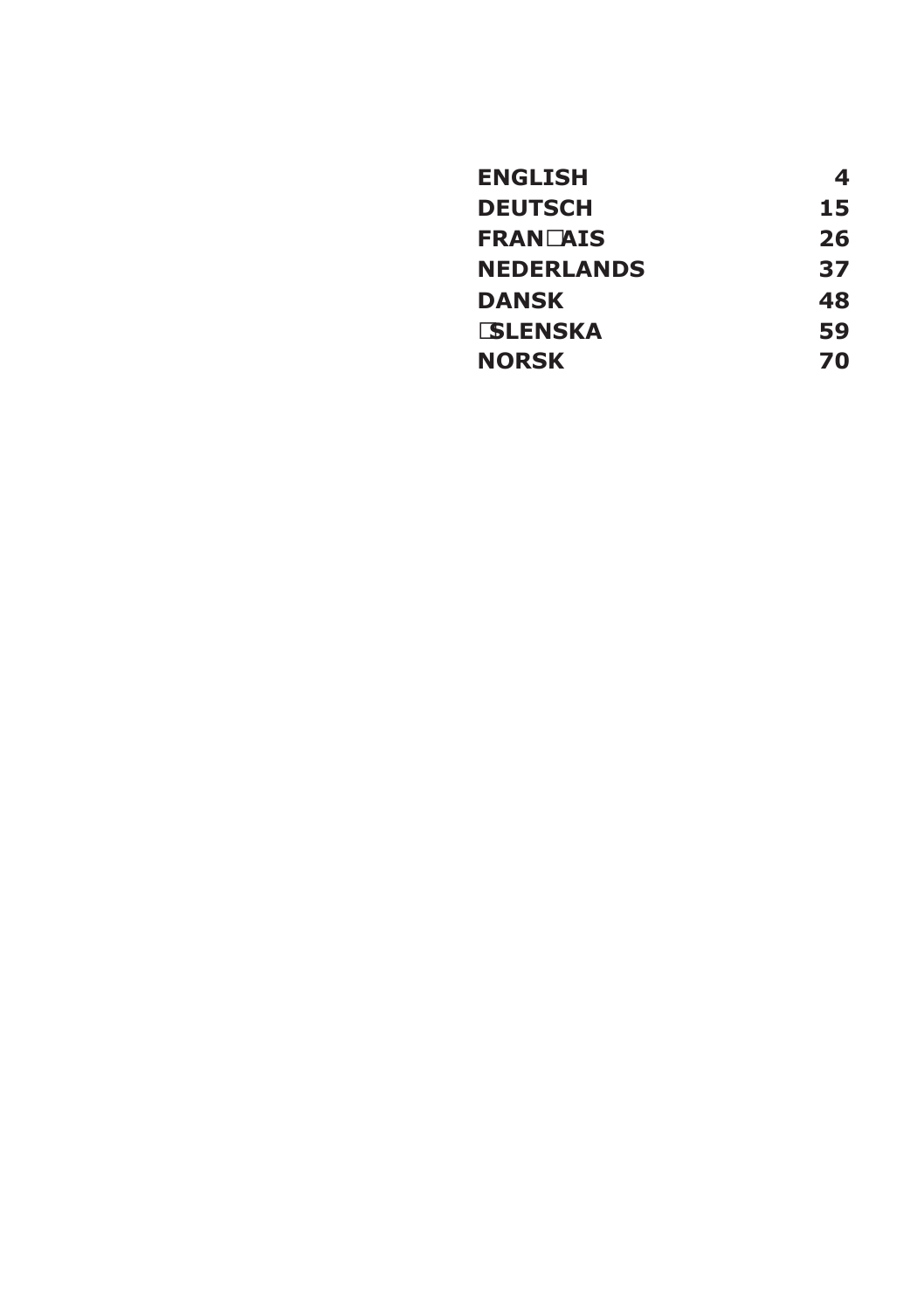# **1. Name of the parts**

- 1. Pot handle
- 2. Safety opening
- 3. Pressure regulator
- 4. Lid
- 5. Safety valve
- 6. Lock
- 7. Lid handle
- 8. Gasket (not visible; inside the lid)
- 9. Pot
- 10. Key
- 11. Pot handle

# **2. Important information – please read before use**

- Read all the instructions.
- Do not let children near the pressure cooker when in use.
- Do not put the pressure cooker into a heated oven.
- Move the pressure cooker under pressure with the greatest care. Do not touch hot surfaces. Use the handles and knobs. If necessary, use protection.
- Do not use the pressure cooker for a purpose other than the one for which it is intended.
- This pressure cooker cooks under pressure. Scalds may result from inappropriate use of the pressure cooker. Make sure that the pressure cooker is properly closed before applying heat. See section "Instructions for use".
- Never force open the pressure cooker. Do not open before making sure that its internal pressure has completely dropped. See section "Instructions for use".
- Never use your pressure cooker without adding water, this would seriously damage it.
- Do not fill the pressure cooker above 2/3 of its capacity (see "MAX" mark inside the pot). When cooking food that expands during cooking, such as rice or dehydrated vegetables, do not fill the pressure cooker above ½ of its capacity (see "½" mark inside the pot).
- Use the appropriate heat sources according to the instructions for use.
- After cooking meat with a skin (e.g. ox tongue) which may swell under the effect of pressure, do not prick the meat while the skin is swollen; hot wa-

ter could squirt out and you might be scalded.

- When cooking doughy food, gently shake the pressure cooker before opening the lid to avoid food ejection.
- Before each use, check that the valves are not obstructed. See section "Instructions for use".
- Never use the pressure cooker in its pressurised mode for deep or shallow frying of food.
- Do not tamper with any of the safety systems beyond the maintenance instructions specified in the instructions for use.
- Only use manufacturer's spare parts in accordance with the relevant model. If you have any questions, please contact your nearest IKEA store/Customer service or see www.ikea.com.
- KEEP THESE INSTRUCTIONS.

# **3. Technical information**

**Working pressure:** 0,6 bar (setting 1) and 1,0 bar (setting 2).

**Steam releasing pressure:** 260 kpa. **Usable capacity:** either 6 litres or 4 litres. **License holder:** IKEA of Sweden, Tulpanvägen 8 SE-343 81, Älmhult Sweden. **Model:** 00286743, 50286745.

The pressure cooker is CE marked according to Pressure Equipment Directive (97/23/EC). The pressure cooker is GS certified.

# **4. Safety information**

- The pressure cooker comes with a pressure regulator in the lid which keeps the desired pressure setting constant.
- Several safety systems ensure that your pressure cooker will function safely, even in the event of a technical fault. The pressure regulator **3** ensures the pressure remains constant within the pressure cooker. It is possible that some steam may continuously escape during use. In the pressure regulator **3** there is an additional pressure control valve that releases the excess pressure via the safety opening **2** if the pressure regulator malfunctions. Should both the pressure regulator **3** and the pressure control valve malfunction, the excess pressure can also escape via the safety valve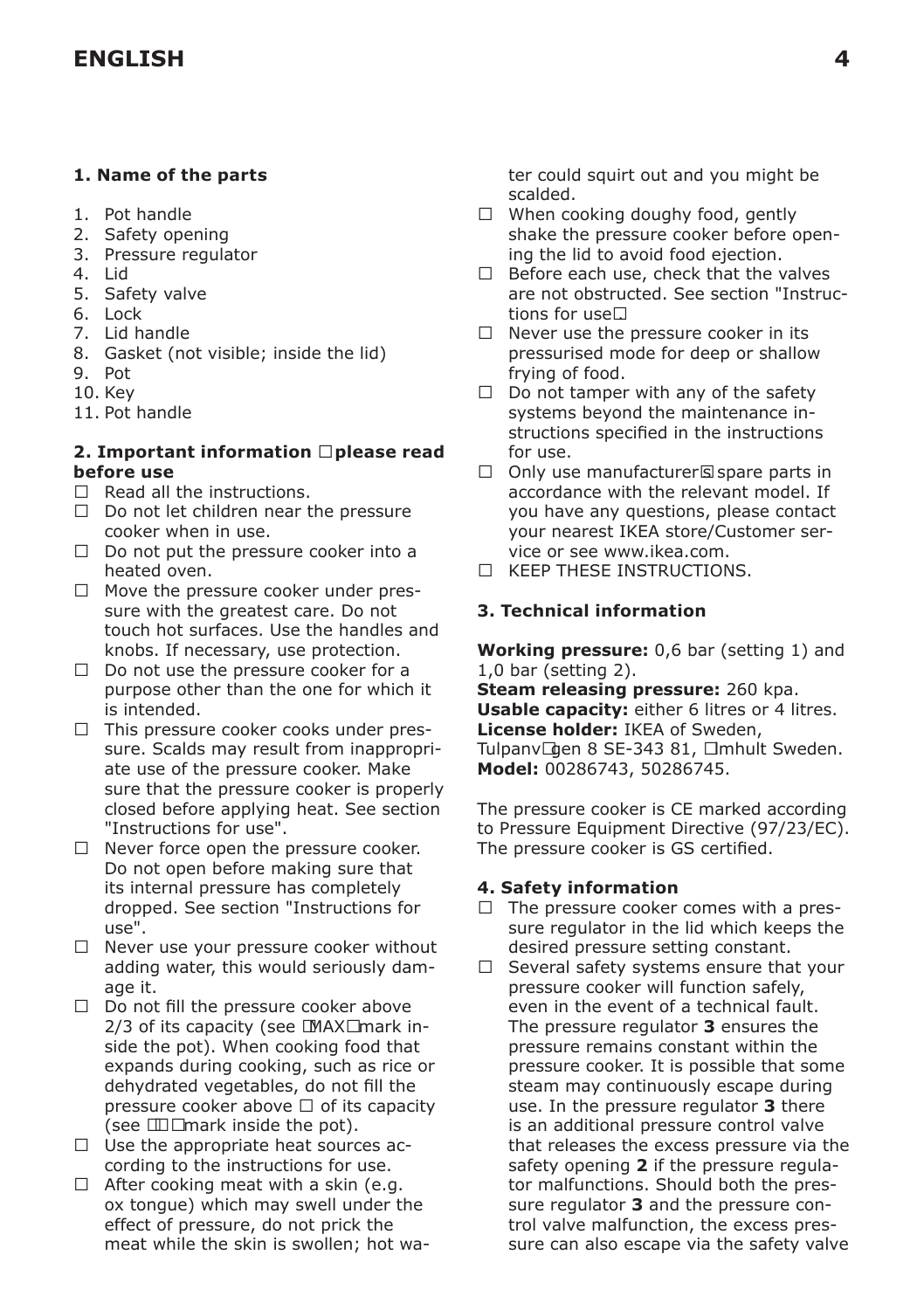**5**. The lock **6** can only be slid forwards to open the pot when the pressure has been equalised and the red safety valve **5** drops down as a result.

#### **General safety advice**

- Be sure to check before every use that the pressure regulator **3** and the safety valve **5** are manoeuvrable and not blocked up (see section "Instructions for use").
- Always ensure that the pressure cooker is closed correctly before putting it on the hob (see section "Instructions for use").
- The pressure regulator **3** should never be covered by any objects.
- Always ensure the safety opening **2** is facing away from you during use and that it is not facing where others may pass by. In the event of a fault, a lot of steam will escape.
- Should steam escape from the safety valve **5** or the safety opening **2**, immediately turn off the heat supply as the pressure inside the pressure cooker is too high. Do not continue to use the pressure cooker until the problem has been corrected (see section "Troubleshooting").
- To avoid damaging the pressure cooker, you should ensure that the pot always contains at least 0.25 litres of liquid, so that sufficient steam can be produced and the pressure cooker doesn't overheat and boil dry.
- **WARNING:** Repairs to the pressure cooker may only be made by an authorised professional.

# **Good to know**

- The pressure cooker is suitable for use on all types of hobs, including induction hobs.
- The pressure cooker can be used as a traditional pot (without the lid) to brown food before pressure cooking.
- By placing the pressure cooker on a hob with the same or a smaller diameter you can save energy.
- Always lift the pressure cooker when moving it on a glass ceramic hob to avoid the risk of scratching the hob.
- Bear in mind that the pressure cooker

gets hot during use. Always handle with pot holders.

- Never let the pressure cooker boil dry, this would seriously damage it.
- The pressure cooker is designed exclusively for cooking, not for storing food. Food that is stored in the pressure cooker for a longer period may affect the surface and take on the taste of metal.
- When the pressure cooker is used on a gas hob make certain the flames do not touch the handles.

#### **5. Instructions for use**

## **Before each use**

Before cooking with the pressure cooker, you should check all the safety functions to avoid causing any damage to the pressure cooker.

- 1. Check that the openings for the pressure regulator **3** on the inside of the lid are clean.
- 2. Should this not be the case, clean the pressure regulator **3** (see section "Cleaning and storing").
- 3. Check that the safety valve **5** is movable and not stuck.
- 4. Check that the gasket **8** is not damaged in any way, i.e. that it is not split. **Note!** Over time the gasket can become hard and will therefore no longer provide an air-tight seal. This will lead to steam escaping from the rim of the lid and the gasket will therefore require replacing. For replacement gaskets, please contact your nearest IKEA Store/ Customer service or visit www.ikea.com.

#### **How to use the pressure cooker**

1. Fill the pot with food and/or liquid. **Caution!** Never fill the pressure cooker with food and liquid above the "MAX" mark on the inside of the pot. This corresponds to a maximum of 4 litres (for pressure cooker with usable capacity of 6 litres) and maximum of 2,5 litres (for pressure cooker with usable capacity of 4 litres). When cooking food that swells, such as rice or pulses, you should never fill the pot above the "½" mark on the inside of the pot. This will prevent the food from reaching the lid and potentially blocking the safety valve.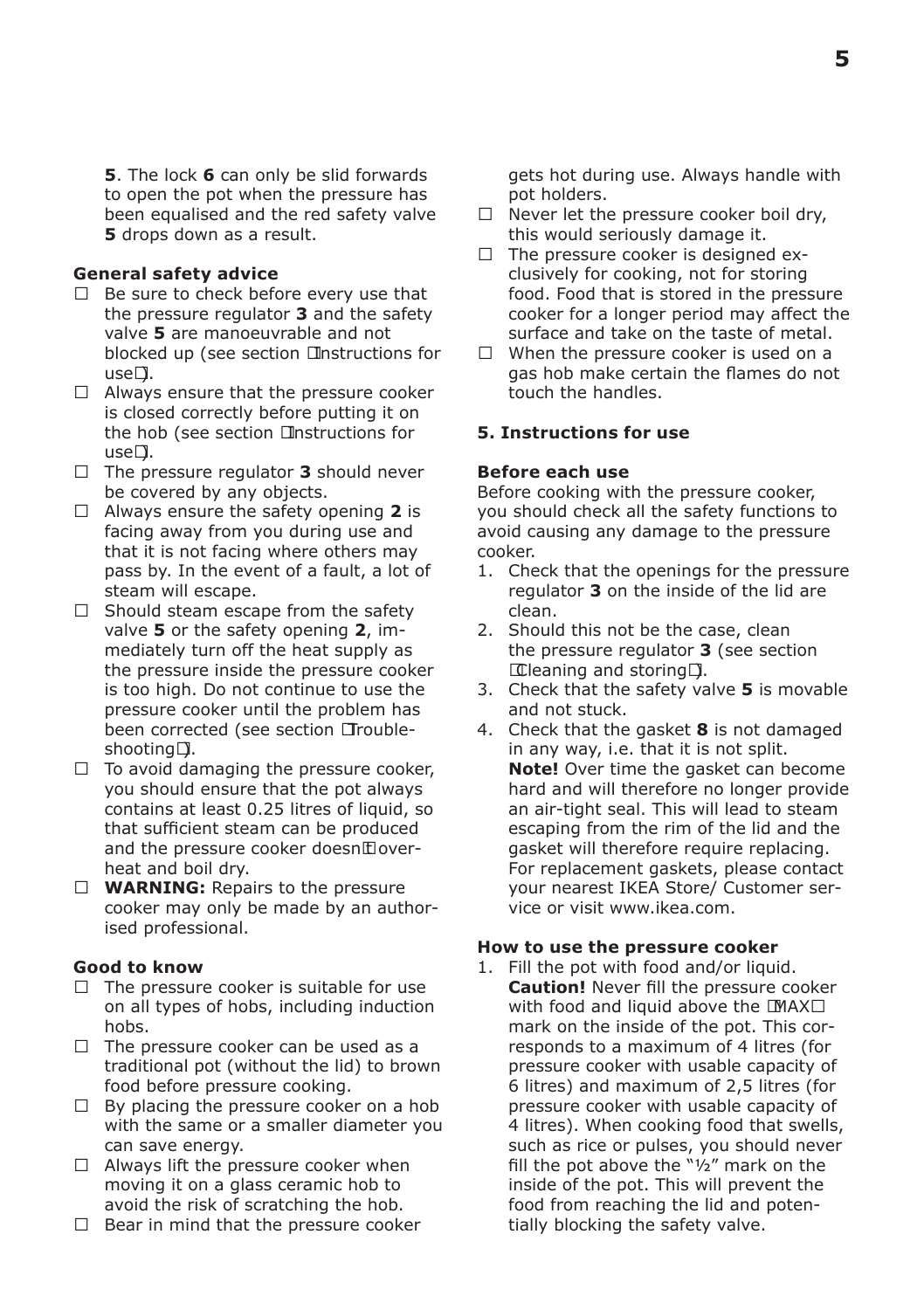2. Place the lid **4** on the pot **9** in such a way that the triangular mark on the lid is pointing to the stud on the pot handle **11**.



- 3. Turn the lid until the lid handle **7** and the pot handle **11** are aligned and audibly click into place.
- 4. Choose the desired cooking setting on the pressure regulator **3**: 1; Slow cooking: the pressure regulator will display a white ring.



2; Fast cooking: the pressure regulator will display two white rings.



5. Place the pressure cooker on a hob which is a similar size to the base of the pressure cooker. **Caution!** The hob should not be bigger than the base of the pressure cooker. Otherwise this could lead to too much heat rising up

the sides of the base, thereby damaging the plastic handles.

- 6. Turn the hob onto the highest setting. As soon as there is pressure in the pressure cooker, the red safety valve **5** will move upwards thereby locking the lid. **Note!** At the beginning of the cooking time, a little steam may emerge from the safety valve.
- 7. As soon as steam starts to come out of the pressure regulator **3**, lower the temperature of the hob to around 1/2 so that only a small amount of steam comes out. If you have chosen "setting 2" for fast cooking and there are two white rings displayed on the pressure regulator **3** and little steam coming out, the pressure cooker is cooking food quickly and saving energy.

**Warning!** If the red ring is displayed on the pressure regulator **3** when cooking, the pressure is too high and you must lower the setting on the hob.



## **Opening the pressure cooker**

**Caution!** If the red safety valve **5** is still raised, the pressure cooker is still pressurised and the lid cannot be opened. Under no circumstances should you attempt to force the lid open, as the sudden release of pressure could result in scalding. The pressure cooker will only open once the red safety valve **5** has dropped down. This can be done either of three ways.

Never entirely immerse the pressure cooker in water. Otherwise the pressure will instantly drop which can lead to the base as well as the food being ruined.

#### **Three ways to open the pressure cooker**

There are three methods to reduce pressure in the pressure cooker in order to be able to open it;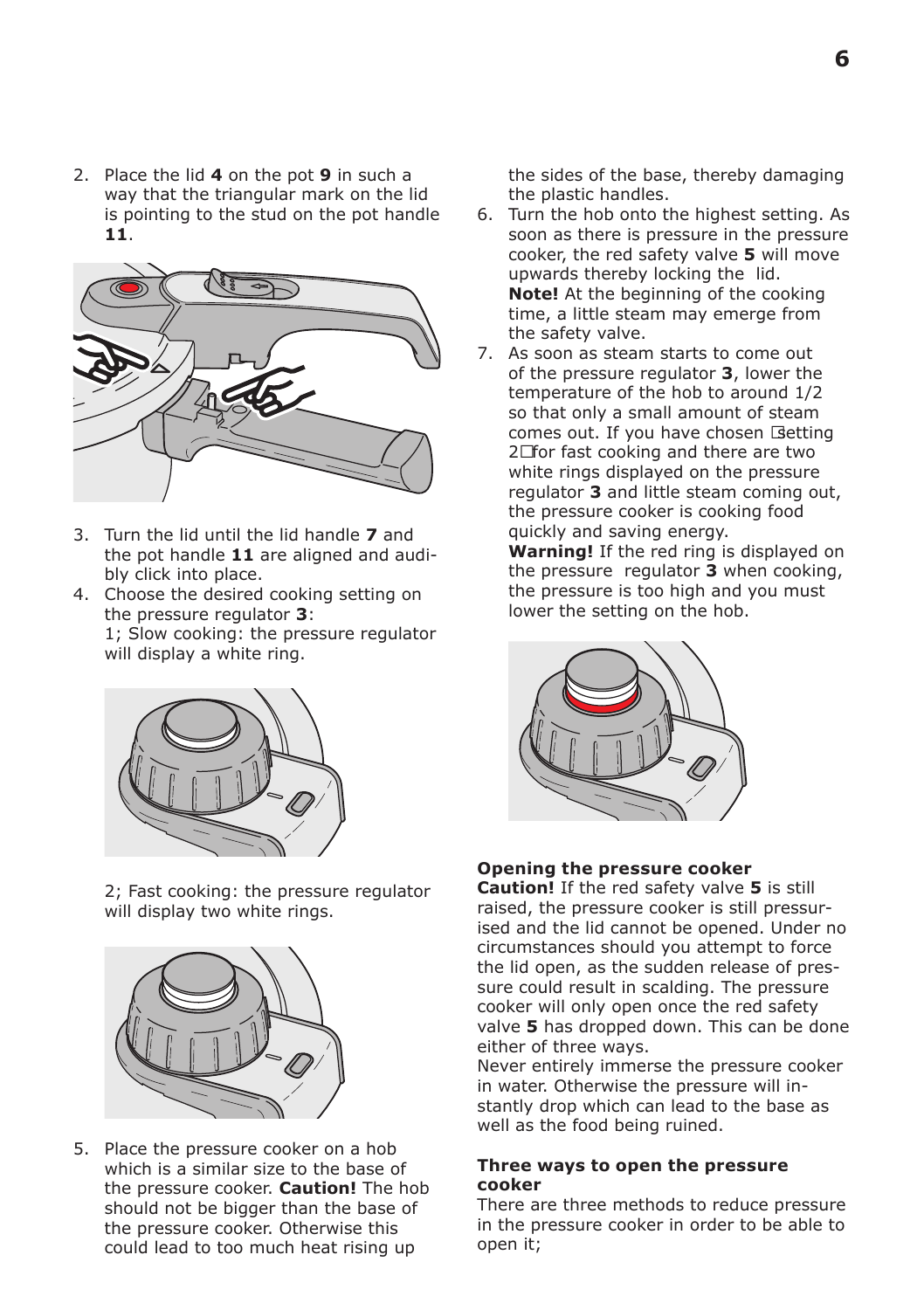# **Method 1: Releasing steam**

This method requires releasing as much steam as possible until the pressure in the pressure cooker has decreased enough to be able to remove the lid.

**Warning!** Ensure that the safety opening **2** is facing away from you when you open the pressure cooker as this method means that hot steam will escape from the pressure regulator. You should therefore be careful not to scald yourself.

- 1. Remove the pressure cooker from the hob.
- 2. Turn the pressure regulator **3** to the steam releasing setting.



3. Wait until the pressure has equalised and the red safety valve **5** falls back down. **Note!** As soon as the red safety valve **5** falls back down, the temperature inside the pressure cooker is still almost  $100 °C$ .

4. Slide the lock **6** forwards and turn the lid anticlockwise at the same time, until the triangular mark on the lid is pointing to the stud on the pot handle **11**. **Note!** As soon as you slide the lock **6** forwards, some residual steam may escape.



5. Remove the lid from the pot.

# **Method 2: Saving energy**

Method 2 requires the pressure cooker to be turned off a few minutes before the food has finished cooking, leaving the pressure cooker on the hob. This uses the residual heat optimally and saves energy.

- 1. Wait until the pressure has stabilised and the red safety valve **5** drops down. **Note!** When the safety valve **5** drops down, the temperature inside the pressure cooker is still around 100 °C.
- 2. Slide the lock **6** forwards and turn the lid anticlockwise at the same time, until the triangular mark on the lid is pointing to the stud on the pot handle **11**. **Note:** As soon as you slide the lock **6** forwards, some residual steam may escape.



3. Remove the lid from the pot.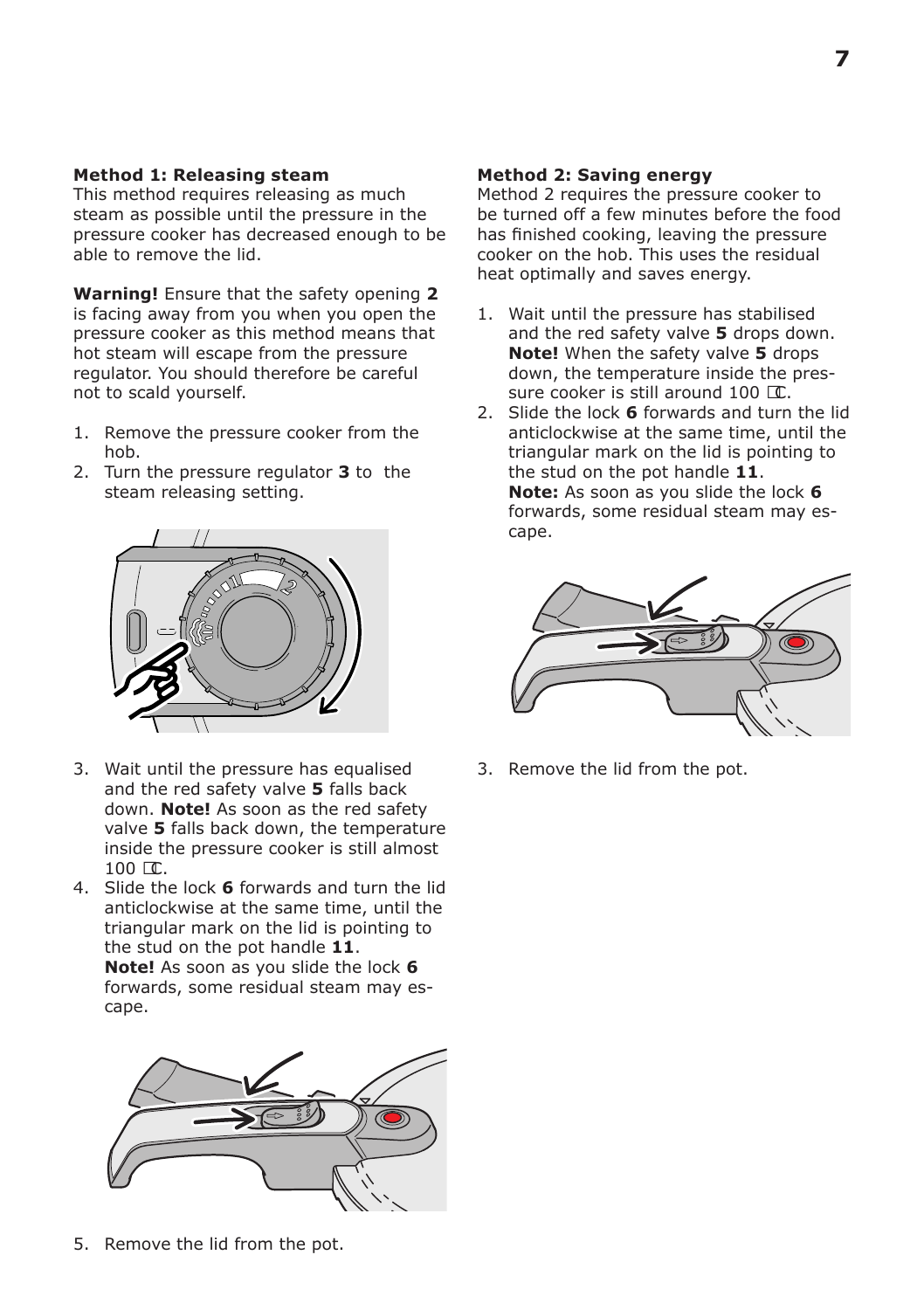## **Method 3: Saving time**

Method 3 requires you to remove the pressure cooker from the hob once the food has finished cooking. In order to be able to open the lid straight away, the pressure in the base has to be released manually. This method in particular saves time.

- 1. Hold the pressure cooker under running water until the safety valve **5** drops down (the pressure of the water should not be too high). **Caution!** Take care to prevent the water jet from hitting the pressure regulator **3** or the safety valve **5**, as water might otherwise get inside the pot and dilute your food.
- 2. Slide the lock **6** forwards and turn the lid anticlockwise at the same time, until the triangular mark on the lid is pointing to the stud on the pot handle **11**. **Note:** As soon as you slide the lock **6** forwards, some residual steam may escape.

3. Remove the lid from the pot.

# **6. Cleaning and storing**

Your pressure cooker is easy to clean and maintain. In order to enjoy your pressure cooker for a long time, please ensure you always observe the following cleaning instructions.

#### **Frequency of cleaning:**

| Activity                      | Frequency                                                                                                        |
|-------------------------------|------------------------------------------------------------------------------------------------------------------|
| Clean pot 9                   | After each use                                                                                                   |
| Clean pressure<br>regulator 3 | When dirty                                                                                                       |
| Clean lid 4                   | After each use                                                                                                   |
| Clean gasket 8                | After each use                                                                                                   |
| Replace gasket 8              | When needed.<br>Contact your<br>nearest IKEA store/<br>Customer service or<br>visit www.ikea.com<br>for support. |

#### **How to clean the pressure cooker**

Always wash the pressure cooker after use.

- The pressure cooker should always be washed by hand.
- Do not use steel wool or anything that may scratch the surface.
- If possible you should clean the pressure cooker directly after use so that any leftovers do not dry and stick to the pot.

## **How to clean the pot (9)**

Clean the pot **9** after each use:

- 1. Wash the pot by hand with hot water and a mild detergent.
- 2. Rinse with clean water.
- 3. Dry the pot with a tea towel to avoid any water marks.

## **How to clean the pressure regulator (3)**

1. Unscrew the union nut for the pressure regulator **3** by turning it in an anticlockwise direction. Use the key **10** supplied for this purpose.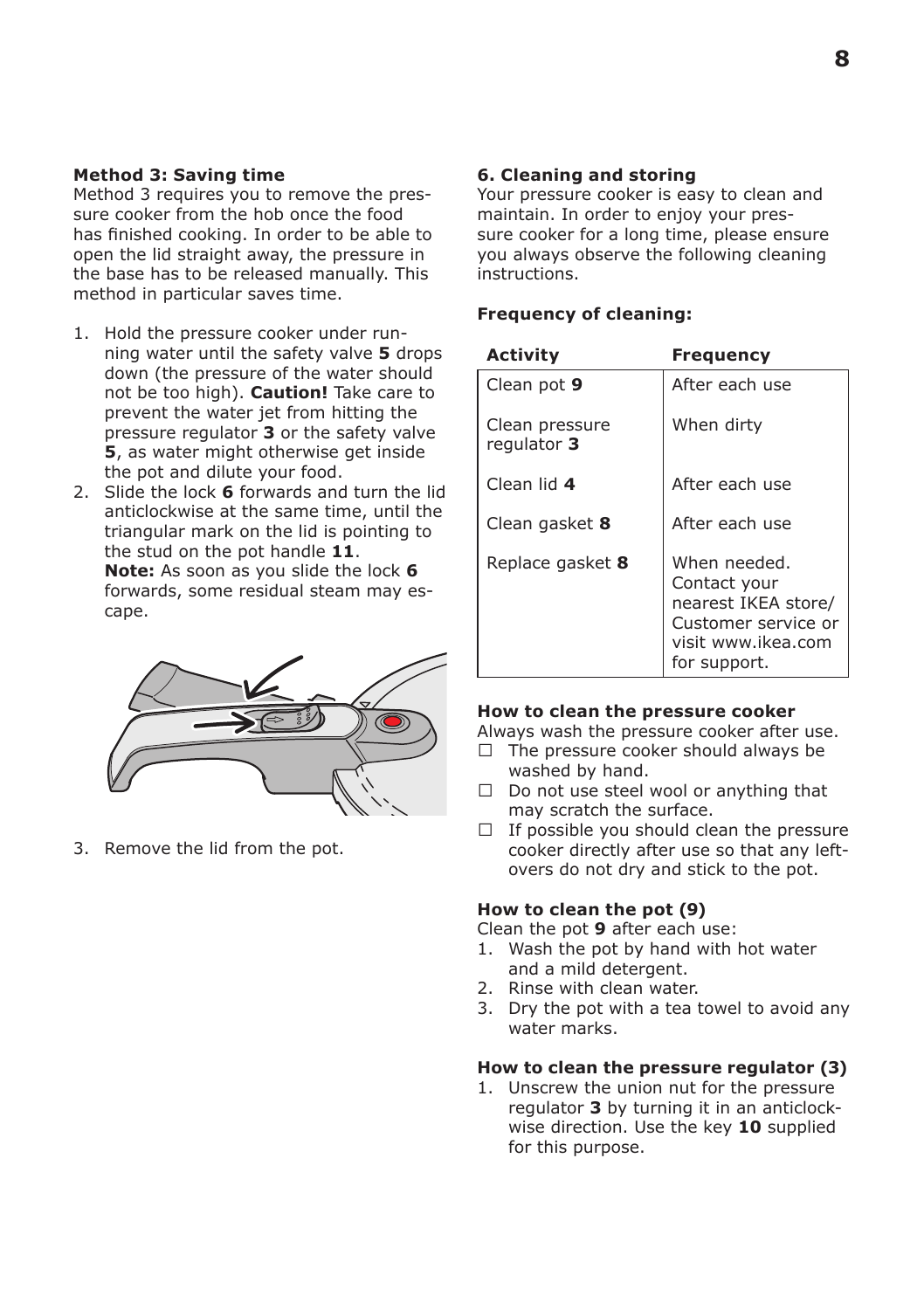

- 2. Lift the pressure regulator **3** up and out.
- 3. Rinse the pressure regulator with hot water. **Note!** You can also use a small amount of mild detergent and a very soft brush if necessary.
- 4. Clean the lid (see section below).
- 5. Re-insert the pressure regulator into the lid.
- 6. Tighten the union nut for the pressure regulator **3** by screwing it in a clockwise direction. Use the key **10** supplied for this purpose.

**Note!** If steam is escaping from the safety opening **2** after the pressure regulator **3** has been fitted, check:

- Whether the union nut for the pressure regulator **3** is properly tightened – the union nut should be tightened firmly by hand using the key **10**.
- Whether the three protective caps in the pressure regulator are defective or not properly fitted – unscrew the pressure regulator and check the fit and integrity of the protective caps.



— If none of the above measures successfully remedies the malfunction, please contact your nearest IKEA store/Customer service or see www.ikea.com for support.

## **How to clean the safety valve (5)**

1. Unscrew the fastening bolt for the safety valve **5** by turning it in an anticlockwise direction. Use the key **10** supplied for this purpose.



- 2. Lift the safety valve **5** up and out.
- 3. Rinse the safety valve with hot water. **Note!** You can also use a small amount of mild detergent and a very soft brush if necessary.
- 4. Clean the lid (see section below).
- 5. Re-insert the safety valve into the lid.
- 6. Tighten the fastening bolt for the safety valve **5** by screwing it in a clockwise direction. Use the key **10** supplied for this purpose.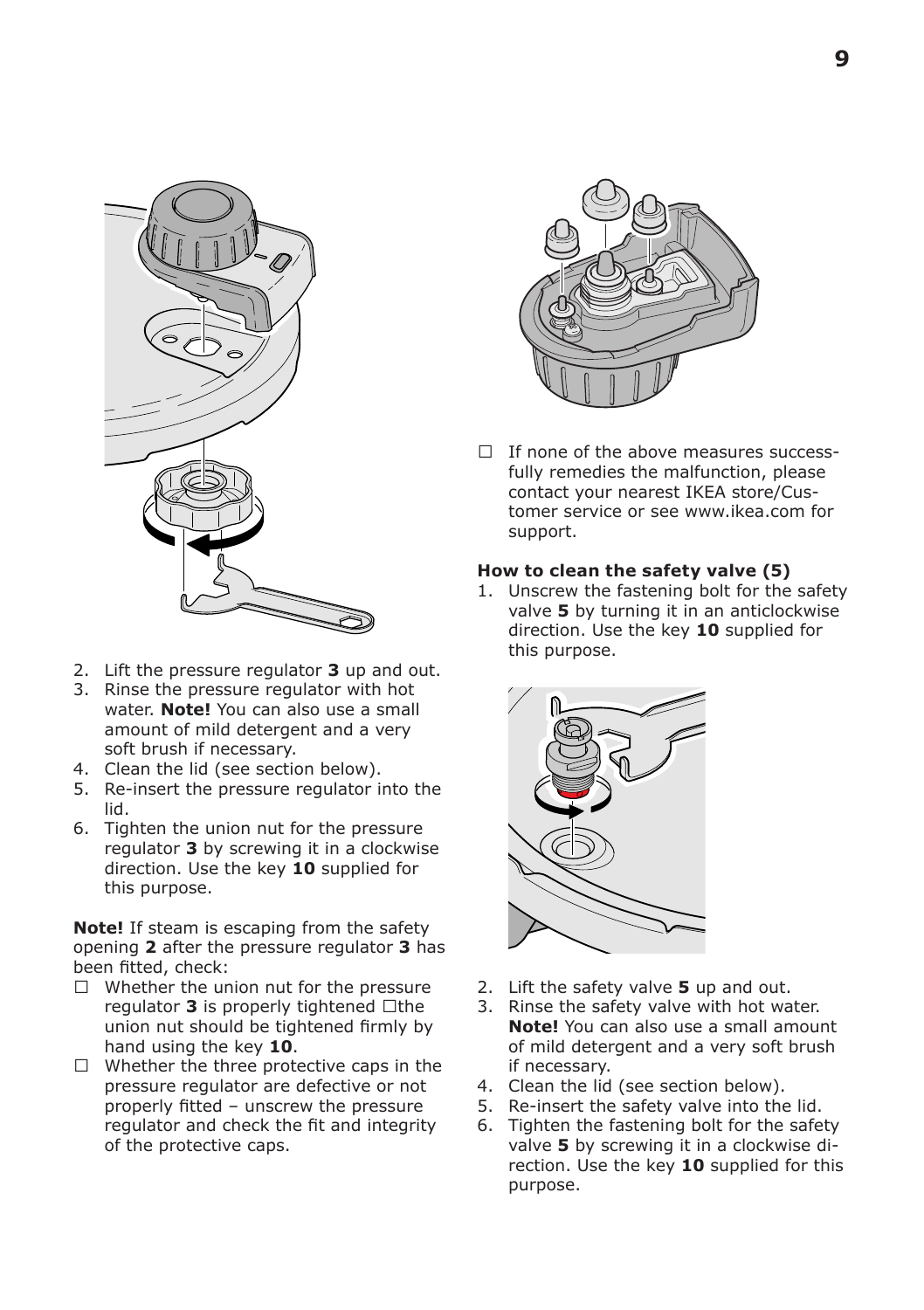# **How to clean the lid (4)**

**Caution!** The lid should not be washed in the dishwasher.

- 1. Wash the lid with hot water and a mild detergent. If the lid is particularly dirty, soak it for a little while in water and a mild detergent.
- 2. Rinse the lid under hot water.
- 3. Dry the lid with a tea towel to avoid any water marks.

## **How to clean the gasket (8)**

**Note!** The gasket should be replaced once a year if you use the pressure cooker regularly. Please contact your nearest IKEA store/ Customer service or see www.ikea. com for support.

- 1. Remove the gasket from the lid.
- 2. Rinse the gasket in clean, hot water.
- 3. Dry the gasket with a tea towel.

**Note!** The gasket should not be squashed or deformed during storage. It is therefore advisable to place the gasket back into the lid during storage.

# **Storing the pressure cooker**

**Caution!** The pressure cooker should never be stored with the lid on. If there is no ventilation then condensation may develop which could lead to a build up of bad smells and may even damage the pressure cooker.

- 1. Store the gasket in the lid.
- 2. Store the pot and the lid separately

# **7. Troubleshooting**

**Warning!** As soon as uncontrolled steam emerges, remove the pressure cooker from the hob. The pressure cooker is not to be used again until the error has been corrected. Only a slight emergence of steam from the pressure regulator **3** is normal.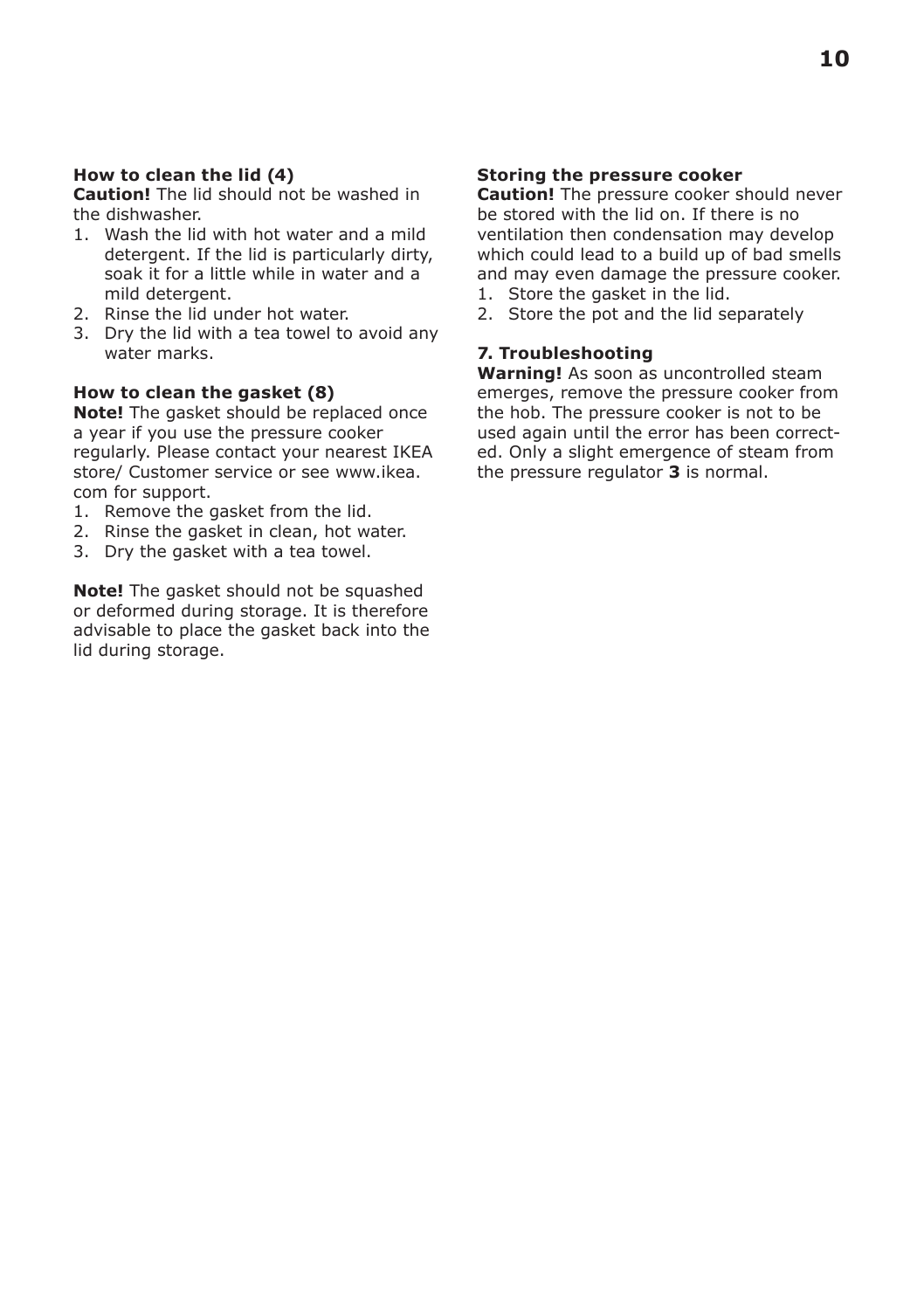# **What to do if:**

| Problem                                                                                  | <b>Possible cause</b>                                                                                                                                                                          | <b>Solution</b>                                                                                                                                                                                                                                                                                 |
|------------------------------------------------------------------------------------------|------------------------------------------------------------------------------------------------------------------------------------------------------------------------------------------------|-------------------------------------------------------------------------------------------------------------------------------------------------------------------------------------------------------------------------------------------------------------------------------------------------|
| Steam is escaping from<br>between the lid and the pot.                                   | 1.<br>Pressure cooker not<br>closed correctly.<br>2. Gasket is dirty.<br>3.<br>Gasket is broken/worn<br>away                                                                                   | 1.<br>Close the pressure cooker<br>again correctly.<br>Clean the gasket.<br>2.<br>Replace the gasket (1 x<br>3.<br>year).                                                                                                                                                                       |
| No steam is coming from the<br>pressure regulator.                                       | Steam is escaping from<br>1.<br>between the lid and the<br>pot.<br>2. Pressure regulator is<br>dirty.<br>Not enough liquid in the<br>3.<br>pressure cooker.<br>Heat supply too low.<br>4.      | Replace the gasket (1 x<br>1.<br>year).<br>Clean the pressure regulator<br>2.<br>(see section "Cleaning and<br>storing").<br>Slowly cool down the<br>3.<br>pressure cooker and fill with<br>at least 0.25 l liquid.<br>Increase the heat supply<br>4.<br>(turn the hob to a higher<br>setting). |
| Too much steam is coming<br>from the pressure regulator.                                 | 1.<br>Heat supply too high.<br>Pressure regulator is<br>2.<br>dirty.                                                                                                                           | Decrease the heat supply<br>1.<br>(turn the hob to a lower<br>setting).<br>2.<br>Clean the pressure regulator<br>(see section "Cleaning and<br>storing").                                                                                                                                       |
| Steam is escaping from<br>the sides of the pressure<br>requlator.                        | The pressure regulator is not<br>correctly fitted.                                                                                                                                             | Fit the pressure regulator<br>correctly and tighten the union<br>nut on the inside of the lid using<br>the key $10$ .                                                                                                                                                                           |
| Steam is escaping from the<br>safety opening.                                            | The protective caps in<br>1.<br>the pressure regulator<br>are defective or not<br>properly fitted.<br>2. The pressure regulator is<br>soiled.<br>3.<br>The pressure regulator is<br>defective. | Check the safety caps<br>1.<br>(see section "Cleaning and<br>storing").<br>Clean the pressure regulator<br>2.<br>(see section "Cleaning and<br>storing").<br>Contact your nearest IKEA<br>3.<br>store/Customer service<br>or see www.ikea.com for<br>support.                                   |
| The lid does not open.                                                                   | There is too much pressure<br>in the pressure cooker.                                                                                                                                          | Follow the instructions in<br>section "Opening the pressure<br>cooker".                                                                                                                                                                                                                         |
| The pressure regulator<br>is displaying a red ring<br>underneath the two white<br>rings. | 1.<br>The pressure in the<br>pressure cooker is too<br>high because the heat<br>supply is too high.<br>2.<br>The pressure regulator is<br>soiled, defective or not<br>correctly fitted.        | 1. Reduce the heat supply<br>(turn the hob to a lower<br>setting).<br>Clean the pressure<br>2.<br>regulator, check whether it<br>is fitted correctly.                                                                                                                                           |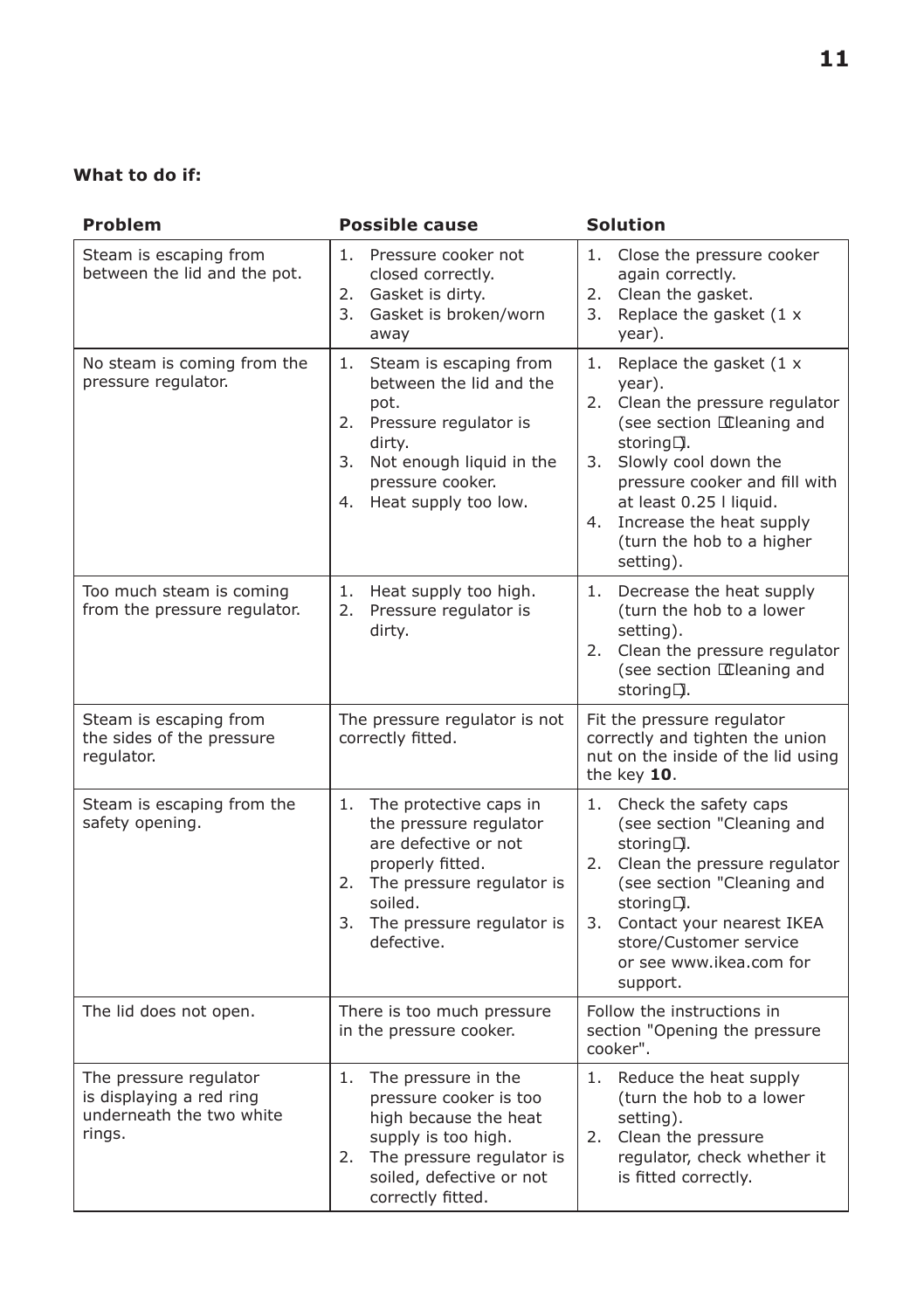# **8. Table of cooking times**

| Food                    | <b>Cooking time</b> | <b>Cooking level</b> |
|-------------------------|---------------------|----------------------|
| <b>Fish and seafood</b> |                     |                      |
| Fishsoup                | 16 min              | 2                    |
| Clams                   | $2-4$ min           | 2                    |
| Tuna                    | $4-5$ min           | 2                    |
| Squid                   | $6-10$ min          | 2                    |
| Conger                  | 8 min               | 2                    |
| Lobster                 | $5-10$ min          | $\overline{2}$       |
| Prawns                  | $4-6$ min           | 2                    |
| Sole                    | $3-7$ min           | 2                    |
| Codfish                 | $4-8$ min           | 2                    |
| Mussels                 | $2-3$ min           | 2                    |
| Hake (frozen)           | $3-6$ min           | 2                    |
| Hake (fresh)            | $3-4$ min           | 2                    |
| Angler fish             | $5-8$ min           | 2                    |
| Trout                   | $4-7$ min           | 2                    |
| Salmon                  | $5-8$ min           | $\overline{2}$       |

| Food                                                                    | <b>Cooking time</b>                                                                     | <b>Cooking level</b> |
|-------------------------------------------------------------------------|-----------------------------------------------------------------------------------------|----------------------|
| <b>Fruit</b>                                                            |                                                                                         |                      |
| Apricots<br>Cherries<br>Prunes<br>Apples<br>Peaches<br>Oranges<br>Pears | $1-4$ min<br>$1-2$ min<br>$1-3$ min<br>$2-5$ min<br>$2-5$ min<br>$4-7$ min<br>$4-6$ min |                      |

| Food                       | <b>Cooking time</b> | <b>Cooking level</b> |
|----------------------------|---------------------|----------------------|
| Meat                       |                     |                      |
| Knuckle of pork            | 30-40 min           | 2                    |
| Mutton                     | $15 \text{ min}$    | 2                    |
| Veal, schnitzel            | 6 min               | 2                    |
| Rabbit                     | $15-20$ min         | 2                    |
| Roast beef                 | 20-25 min           | 2                    |
| Ham, fried                 | 20-25 min           | 2                    |
| Ham, boiled                | 30-35 min           | 2                    |
| Roast pork                 | 25-30 min           | 2                    |
| Ox tongue, fresh or smoked | 50-60 min           | 2                    |
| Pork chop                  | 10-12 min           | 2                    |
| Pig's trotters             | 25-30 min           | 2                    |
| Pork loin                  | 12-16 min           | 2                    |
| Stewed lamb                | $10 - 14$ min       | 2                    |
| Leg of lamb                | 15-20 min           | 2                    |
| Roast yeal                 | 15-20 min           | 2                    |
| Stewed yeal                | 15-20 min           | 2                    |
| Veal liver                 | $6-10$ min          | 2                    |
| Veal tonque                | 20-25 min           | 2                    |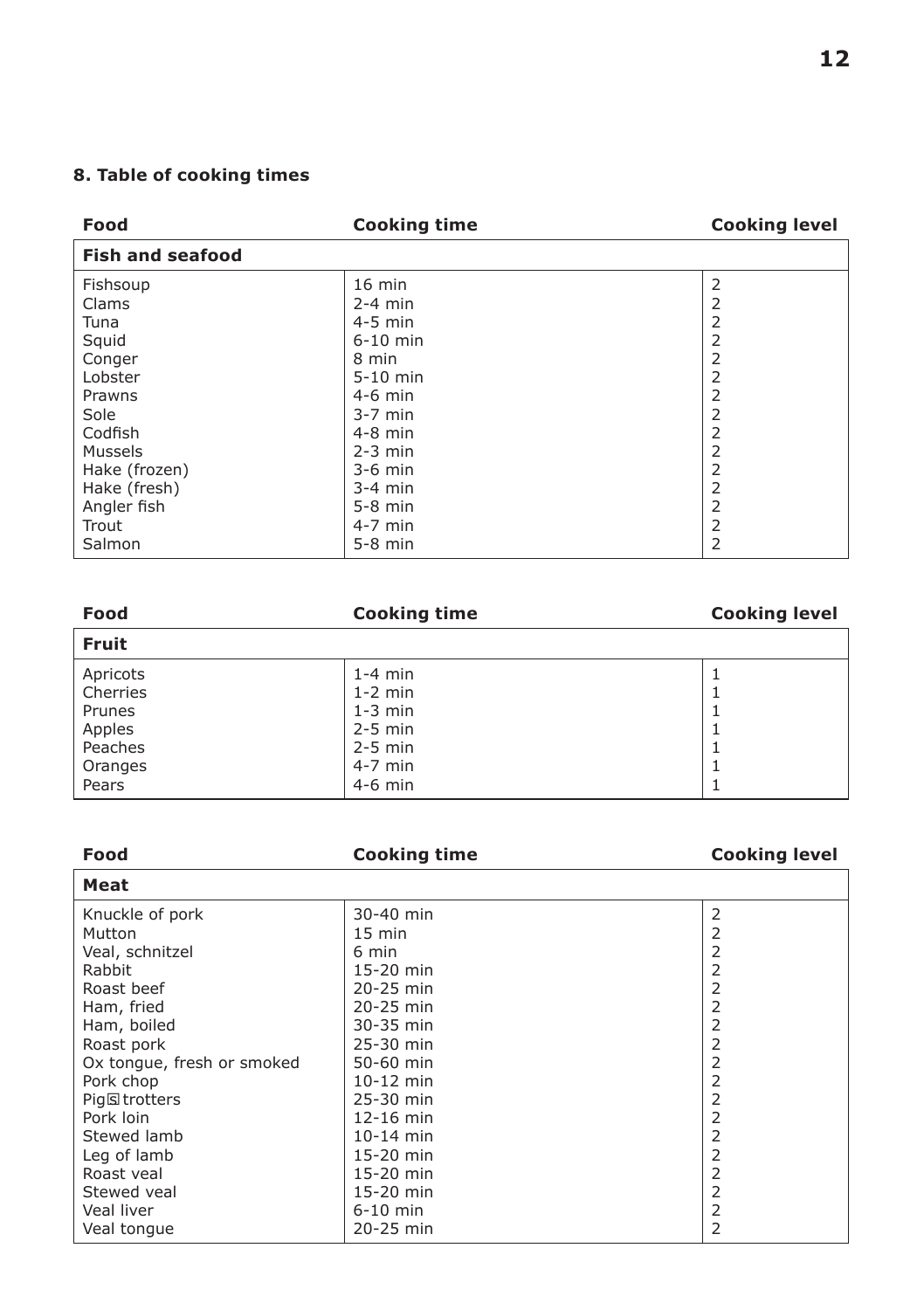| $10-15$ min<br>$20 - 25$ min<br>$10-15$ min<br>25-28 min<br>$20 - 25$ min<br>$20 - 25$ min<br>14-18 min<br>$12-15$ min<br>20-25 min | 2 |
|-------------------------------------------------------------------------------------------------------------------------------------|---|
|                                                                                                                                     |   |

| Food                                                                                                                                                            | <b>Cooking time</b>                                                                                | <b>Cooking level</b> |
|-----------------------------------------------------------------------------------------------------------------------------------------------------------------|----------------------------------------------------------------------------------------------------|----------------------|
| <b>Pulses</b>                                                                                                                                                   |                                                                                                    |                      |
| Beans (pre-soaked)<br>Peas (not pre-soaked)<br>Peas (pre-soaked)<br>Peas, green (pre-soaked)<br>Lentils (not pre-soaked)<br>Lentils (pre-soaked)<br>Broad beans | $15-20$ min<br>$20-25$ min<br>$10 - 15$ min<br>$20-25$ min<br>15-20 min<br>$8-10$ min<br>$5-8$ min |                      |
| Chickpeas                                                                                                                                                       | 20-27 min                                                                                          |                      |

| Food                        | <b>Cooking time</b>                       | <b>Cooking level</b> |
|-----------------------------|-------------------------------------------|----------------------|
| <b>Soups</b>                |                                           |                      |
| Bean soup (pre-soaked)      | 15-20 min                                 | 1                    |
| Pea soup (not pre-soaked)   | 20-25 min                                 |                      |
| Pea soup (pre-soaked)       | $10-15$ min                               |                      |
| Vegetable soup              | $4-8$ min                                 |                      |
| Pearl barley                | 18-20 min                                 |                      |
| Semolina                    | $3-5$ min                                 |                      |
| Goulash                     | 15-20 min                                 |                      |
| Porridge                    | $3-4$ min                                 |                      |
| Potato soup                 | $5-6$ min                                 |                      |
| Bone broth                  | 20-25 min                                 |                      |
| Lentils (not pre-soaked)    | 15-20 min                                 |                      |
| Lentils (pre-soaked)        | $8-10$ min                                |                      |
| Minestrone                  | $6-8$ min                                 |                      |
| Pot-au-Feu                  | 20-25 min                                 | 1                    |
| Beef bouillon (depending on | 35-40 min (depending of quantity of meat) | $\mathbf{1}$         |
| quantity of meat)           |                                           |                      |
| Stewing hen                 | 25-30 min (depending on size and age)     | 1                    |
| Pasta soup                  | $3-5$ min                                 | 1                    |
| Tomato soup                 | 8-10 min                                  | 1                    |
| Onion soup                  | $2-3$ min                                 |                      |
| Fish soup                   | 8-10 min                                  |                      |

# **13**